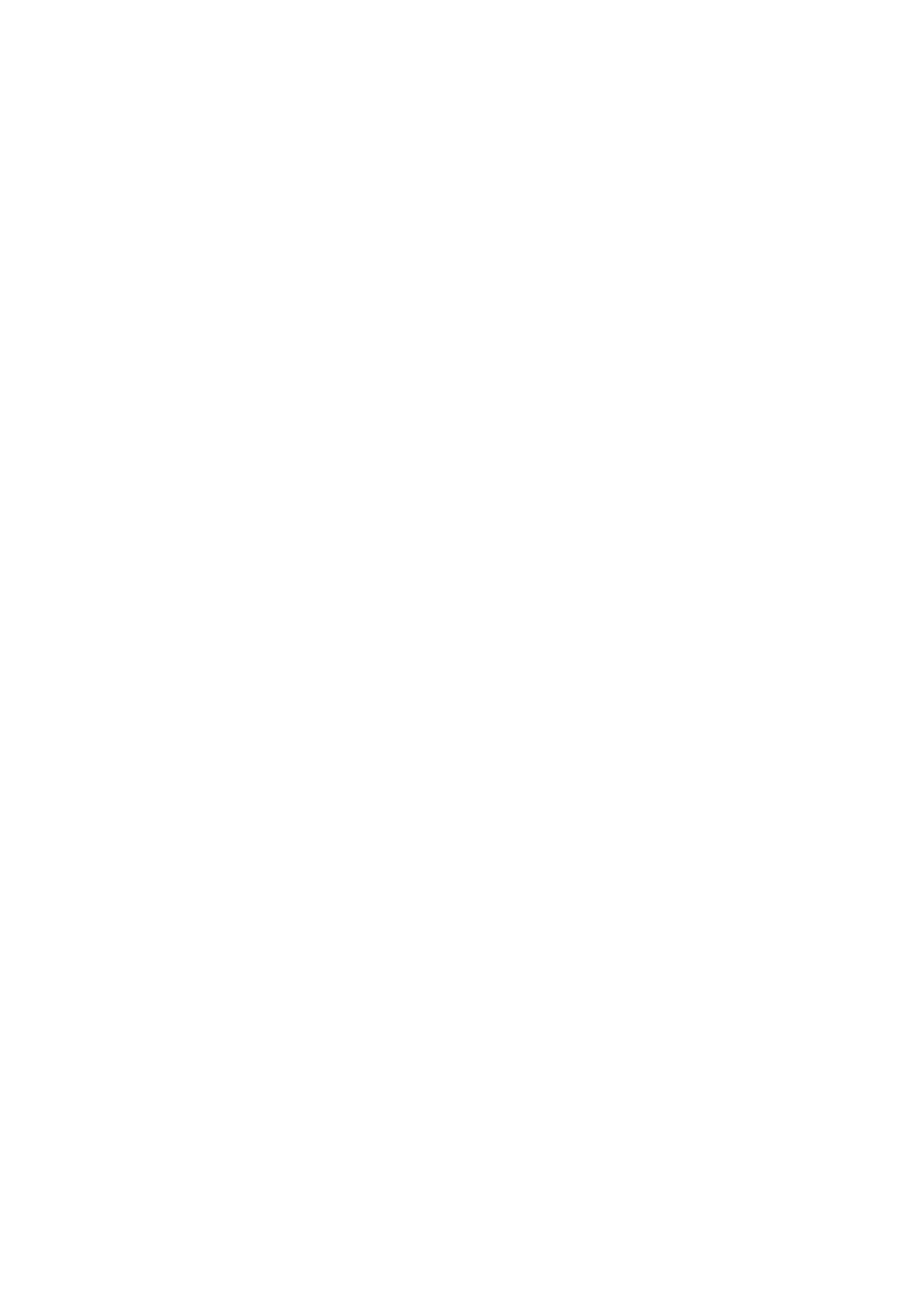## INTERIM REPORT FOR THE SIX MONTHS ENDED 29 SEPTEMBER 2020

#### **CHAIRMAN'S STATEMENT**

 $\overline{a}$ 

Despite the business and economic challenges and uncertainties arising from the Covid-19 pandemic and the Brexit negotiations, I am pleased to report on a very creditable performance by Wynnstay for the six months period ending 29 September 2020.

#### **Interim Financial Results**

The unaudited results are summarised in the table below, which should be read in conjunction with the following commentary and financial statements:

|                            |            | 29 September      | 29 September      |  |
|----------------------------|------------|-------------------|-------------------|--|
|                            |            | 2020              | 2019              |  |
| Property Income            | $(11.2)\%$ | £1,055,000        | £1,188,000        |  |
| Operating Income           | $(11.0)\%$ | £750,000          | £843,000          |  |
| Income before Taxation     | $(49.8)\%$ | £538,000          | £1,072,000        |  |
| Earnings per share         | $(54.4)\%$ | 16.0 <sub>p</sub> | 35.1 <sub>p</sub> |  |
| Net Asset Value per share  | $(3.6)\%$  | 800 <sub>p</sub>  | 830 <sub>p</sub>  |  |
| Interim Dividend per share | $6.7\%$    | 8.0p              | 7.5p              |  |

Property Income for the half-year was just over 11% lower than in the same period last year at £1,055,000 (2019 - £1,188,000) with a broadly similar percentage decrease in Operating Income at £750,000 (2019 - £843,000). This year we have the benefit of a full contribution from the additional unit at Aylesford acquired in August 2019. However, last year's income also included rent from the two units at Chessington, which became vacant in June 2019, all three units at Basingstoke which we sold in August 2019 and our remaining unit at St Neots which we also sold last year.

This year's lower income also reflects the support that we have given to a number of tenants through concessionary arrangements to assist them in the difficult trading conditions arising from the impact of the Covid-19 pandemic. As I explained in my statement in July, these arrangements have involved either deferral of part of a quarter's rent for a limited period by spreading its payment over the remainder of our financial year or rent holidays or deferrals generally in return for the removal of tenant break options or lease extensions. Our willingness to assist and work with tenants to find suitable arrangements for them has been appreciated and all tenants who benefited from such initiatives have to date kept to the revised terms.

Income before taxation for the half-year was substantially lower than last year which included a profit of £440,000 on the sale of our properties at Basingstoke and St Neots, whereas this year there were no property sales. On a comparable basis, excluding property sales, income before taxation fell by just under 15%. Comparable earnings per share were also similarly affected by the property sales last year.

We continue to keep in close contact with our tenants and to monitor carefully the receipts of our adjusted rental income, taking account of the concessionary arrangements made. In my statement in July I reported that we had collected all of the rental income due for the first quarter of the year commencing 26 March 2020 and that we had collected over 70% of the rent due for the second quarter commencing 24 June 2020, comprising both quarterly rents and those now being paid monthly. I am pleased to report that there is now no significant rent outstanding for the second quarter and that for the third quarter, commencing 29 September 2020, we have collected 98% of the quarterly and monthly rents due, with the main outstanding items being the monthly payments now due on 1 December 2020.

Borrowings from Handelsbanken at the end of the half-year were the same as for the same period last year at £12.5 million.

In the light of the many challenges and uncertainties and their effects on our tenants, their businesses and the commercial property market, the Board considers the financial results for the first half of the year are very creditable.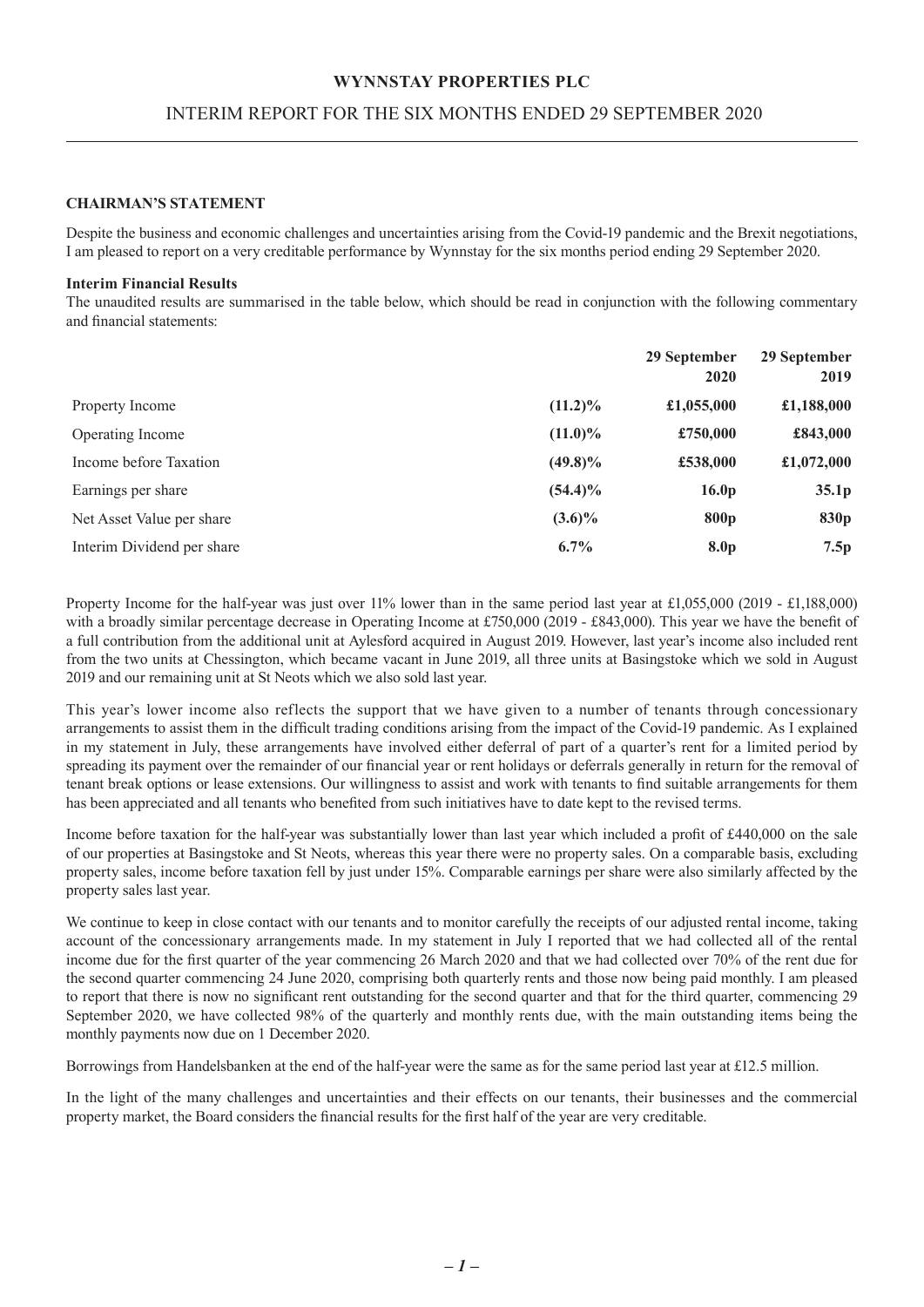## INTERIM REPORT FOR THE SIX MONTHS ENDED 29 SEPTEMBER 2020

#### **Portfolio**

 $\overline{a}$ 

The portfolio is 94% let which, while consistent with our past record of high occupancy and low voids, is considered by the Board to be very satisfactory in the circumstances. It is also encouraging to note that during August and September we negotiated the renewal, at increased rents, of two leases on our Quarry Wood Industrial Estate at Aylesford and we were also able to agree terms to relet a unit at Uckfield immediately following the expiry of the lease to the previous tenant.

Work has continued regarding the proposed development of our Trade Park at Petersfield, where I mentioned in my July statement that we were finalising agreements for lease with tenants for two of the three units. Negotiations have been slowed as a result of the Covid-19 pandemic, but I am pleased to report that we now seem to be making progress and anticipate both agreements being finalised shortly. In the meantime, we have been progressing with the tendering process for construction. When two of the three units are prelet, we feel confident that we should be in a position to appoint our chosen contractor with a view to starting construction early in 2021. On our Beaver Industrial Estate at Liphook we are keen to progress with the construction of the two single storey units. However, due to the current economic environment resulting from the pandemic, we do not expect to take further decisions on this until next year. I will of course keep shareholders updated on both developments in future statements.

I have previously reported on our plans to relet the two vacant units at Oakcroft Business Centre in Chessington. With much of the commercial property market and many businesses being in lockdown during the spring and early summer, while there was some interest from potential tenants, none came to fruition. Accordingly, we took the decision to explore interest in a sale of the entire freehold property of three units while continuing also to offer them for letting singly or in combination. There has been interest from potential purchasers as well as from potential tenants.

#### **Dividend**

In light of the financial results, the Board has decided to pay an increased interim dividend of 8.0p per share (2019 – 7.5p) on 18 December 2020 to those shareholders on the register on 4 December 2020. The Board is pleased to be able to increase the interim dividend by 6.7%, especially given the decision to pay a lower overall dividend last year as a result of the uncertainties caused by the Covid-19 pandemic.

While it is too soon to form a view on the overall dividend for this year, as I said in my statement in July we are keenly aware how important investment income is to many shareholders and we are determined to return to our progressive dividend policy as soon as practicable. While we are encouraged by Wynnstay's performance in the first half of the year future increases will, of course, depend on our financial results for the year as a whole and our assessment of future prospects in the light of the challenging business and economic conditions.

#### **Share Scams**

In each statement, I draw the attention of shareholders to the risk of "share scams", arising from unsolicited telephone calls or online offers or approaches. With this year's annual report, I also wrote separately to shareholders on this subject in the light of a number of share scam calls reported in the second half of July. Shareholders have reported another series of such calls over recent weeks and I again urge shareholders to be vigilant. Wynnstay's website (www.wynnstayproperties.co.uk) includes a warning and a link to other information about unsolicited calls on the Financial Conduct Authority's website.

### **Annual General Meetings 2020 and 2021**

As you will know, our Annual General Meeting 2020 was convened as a closed meeting due to the Covid-19 pandemic and was held on 15 September 2020 when all the resolutions were duly passed on a poll vote. I would like to thank all the shareholders who took the trouble to return their proxy cards to express their voting directions.

We are hoping that for 2021 it will be possible to arrange our Annual General Meeting in mid-July in the usual form. The date and venue will be notified nearer the time when we can be certain that it can take place in the light of the conditions then prevailing.

Finally, on behalf of the Board, I thank all shareholders for their continued interest in and support for Wynnstay and, in these unusual and uncertain times for all of us, wish all shareholders and their families a Happy Christmas and a healthy and peaceful 2021.

Philip Collins *Chairman* 23 November 2020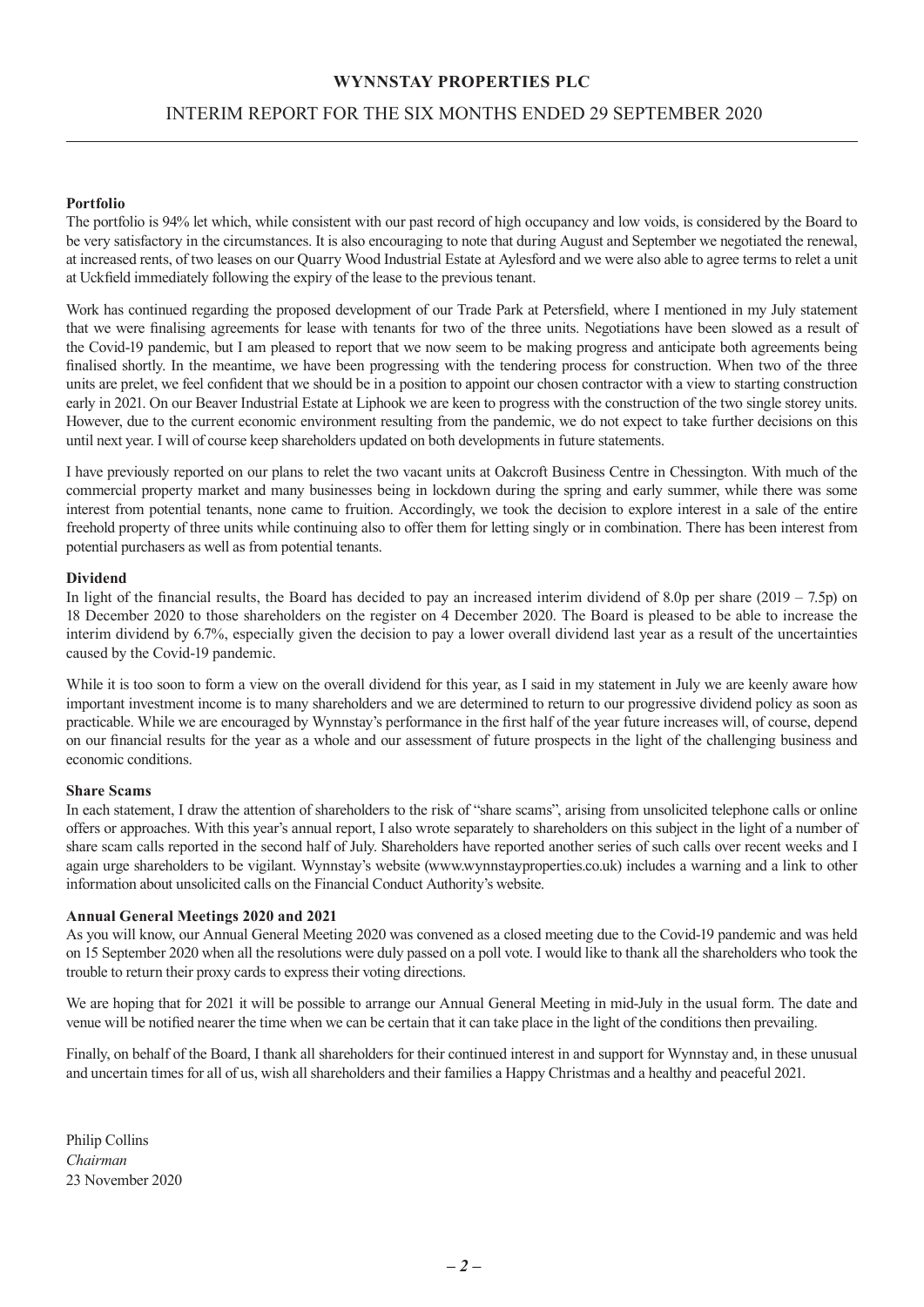# INTERIM REPORT FOR THE SIX MONTHS ENDED 29 SEPTEMBER 2020

## **1. STATEMENT OF COMPREHENSIVE INCOME**

 $\overline{a}$ 

|                                       | <b>Unaudited six</b><br>months ended<br>29 September<br>2020<br>$\pounds 000$ | <b>Unaudited six</b><br>months ended<br>29 September<br>2019<br>$\pounds$ '000 | <b>Audited</b><br>Year ended<br>25 March<br>2020<br>$\pounds 000$ |
|---------------------------------------|-------------------------------------------------------------------------------|--------------------------------------------------------------------------------|-------------------------------------------------------------------|
| <b>Property Income</b>                | 1,055                                                                         | 1,188                                                                          | 2,271                                                             |
| <b>Property Costs</b>                 | (44)                                                                          | (46)                                                                           | (116)                                                             |
| <b>Administrative Costs</b>           | (261)                                                                         | (299)                                                                          | (572)                                                             |
| <b>Operating Income</b>               | 750                                                                           | 843                                                                            | 1,583                                                             |
| Movement in fair value of             |                                                                               |                                                                                |                                                                   |
| <b>Investment Properties</b>          |                                                                               |                                                                                | (1,318)                                                           |
| Profit on Sale of Investment Property |                                                                               | 440                                                                            | 421                                                               |
|                                       | 750                                                                           | 1,283                                                                          | 686                                                               |
| Investment Income                     | $\mathbf{1}$                                                                  | $\mathbf{1}$                                                                   | $\overline{2}$                                                    |
| Finance Costs                         | (213)                                                                         | (212)                                                                          | (430)                                                             |
| <b>Income before Taxation</b>         | 538                                                                           | 1,072                                                                          | 258                                                               |
| Taxation                              | (104)                                                                         | (119)                                                                          | (135)                                                             |
| <b>Income after Taxation</b>          | 434                                                                           | 953                                                                            | 123                                                               |
| Basic and diluted earnings per share  | 16.0 <sub>p</sub>                                                             | 35.1p                                                                          | 4.5p                                                              |

The company has no other items of comprehensive income.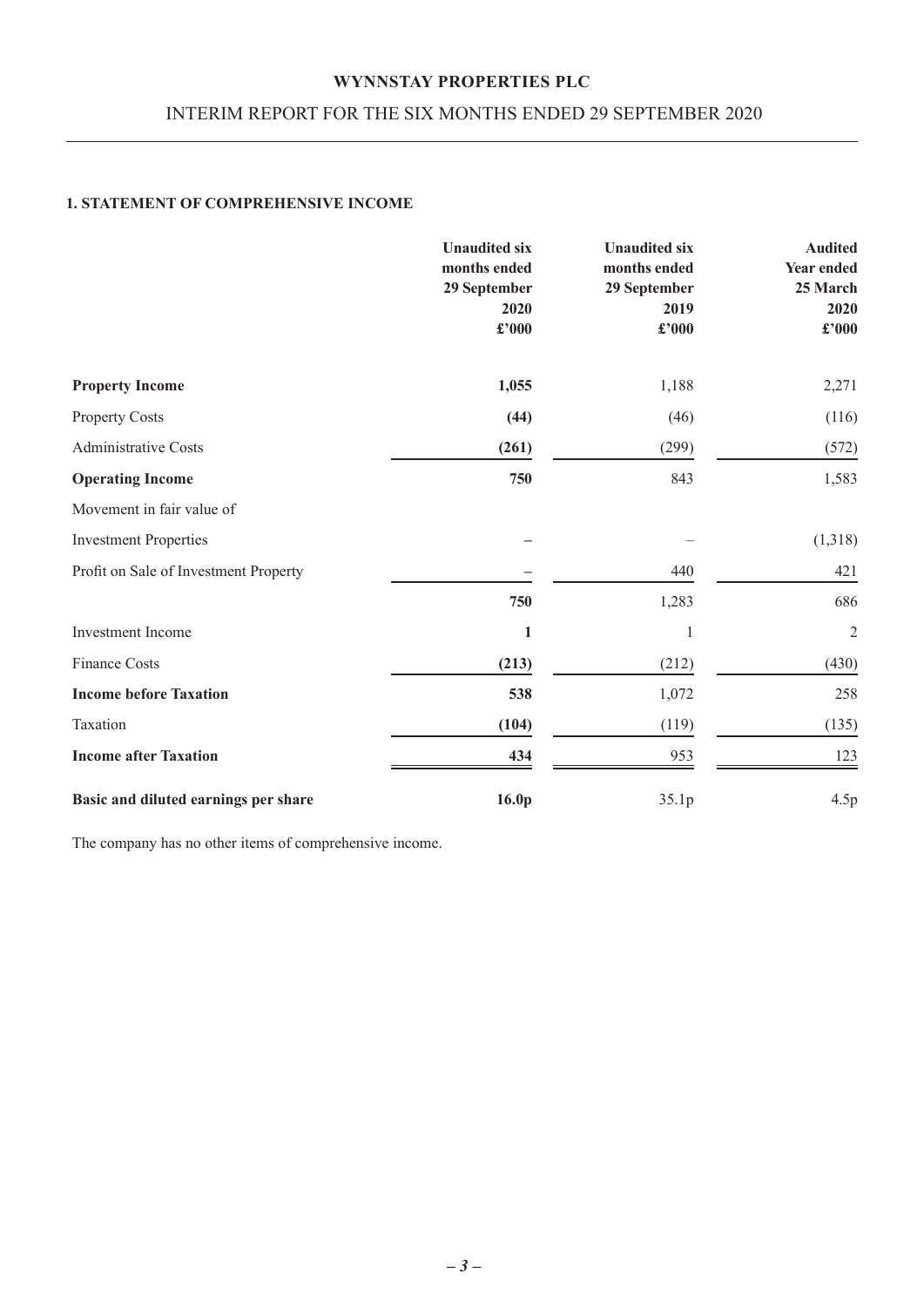# INTERIM REPORT FOR THE SIX MONTHS ENDED 29 SEPTEMBER 2020

## **2. STATEMENT OF FINANCIAL POSITION**

 $\overline{a}$ 

|                                              | <b>Unaudited</b><br>29 September<br>2020<br>$\pounds 000$ | <b>Unaudited</b><br>29 September<br>2019<br>£'000 | <b>Audited</b><br>25 March<br>2020<br>$\pounds 000$ |
|----------------------------------------------|-----------------------------------------------------------|---------------------------------------------------|-----------------------------------------------------|
| <b>Non-Current Assets</b>                    |                                                           |                                                   |                                                     |
| <b>Investment Properties</b>                 | 34,281                                                    | 35,519                                            | 34,260                                              |
| Investments                                  | 3                                                         | 3                                                 | $\mathfrak{Z}$                                      |
|                                              | 34,284                                                    | 35,522                                            | 34,263                                              |
| <b>Current Assets</b>                        |                                                           |                                                   |                                                     |
| Accounts Receivable                          | 420                                                       | 108                                               | 244                                                 |
| Cash and Cash Equivalents                    | 1,338                                                     | 882                                               | 1,289                                               |
|                                              | 1,758                                                     | 990                                               | 1,533                                               |
| <b>Current Liabilities</b>                   |                                                           |                                                   |                                                     |
| Accounts Payable                             | (1, 174)                                                  | (728)                                             | (1,263)                                             |
| Income Taxes Payable                         | (343)                                                     | (352)                                             | (241)                                               |
|                                              | (1,518)                                                   | (1,080)                                           | (1,504)                                             |
| <b>Net Current Assets</b>                    | 240                                                       | (90)                                              | 29                                                  |
| <b>Total Assets Less Current Liabilities</b> | 34,524                                                    | 35,432                                            | 34,292                                              |
| <b>Non-Current Liabilities</b>               |                                                           |                                                   |                                                     |
| Bank Loans Payable                           | (12,500)                                                  | (12,500)                                          | (12,500)                                            |
| Deferred Tax Payable                         | (315)                                                     | (421)                                             | (314)                                               |
|                                              | (12, 815)                                                 | (12, 921)                                         | (12, 814)                                           |
| <b>Net Assets</b>                            | 21,709                                                    | 22,511                                            | 21,478                                              |
| Share Capital                                | 789                                                       | 789                                               | 789                                                 |
| <b>Capital Redemption Reserve</b>            | 205                                                       | 205                                               | 205                                                 |
| <b>Share Premium Account</b>                 | 1,135                                                     | 1,135                                             | 1,135                                               |
| Treasury shares                              | (1,570)                                                   | (1,570)                                           | (1,570)                                             |
| <b>Retained Earnings</b>                     | 21,151                                                    | 21,952                                            | 20,919                                              |
|                                              | 21,709                                                    | 22,511                                            | 21,478                                              |
| Net Asset Value per share                    | 800p                                                      | 830p                                              | 792p                                                |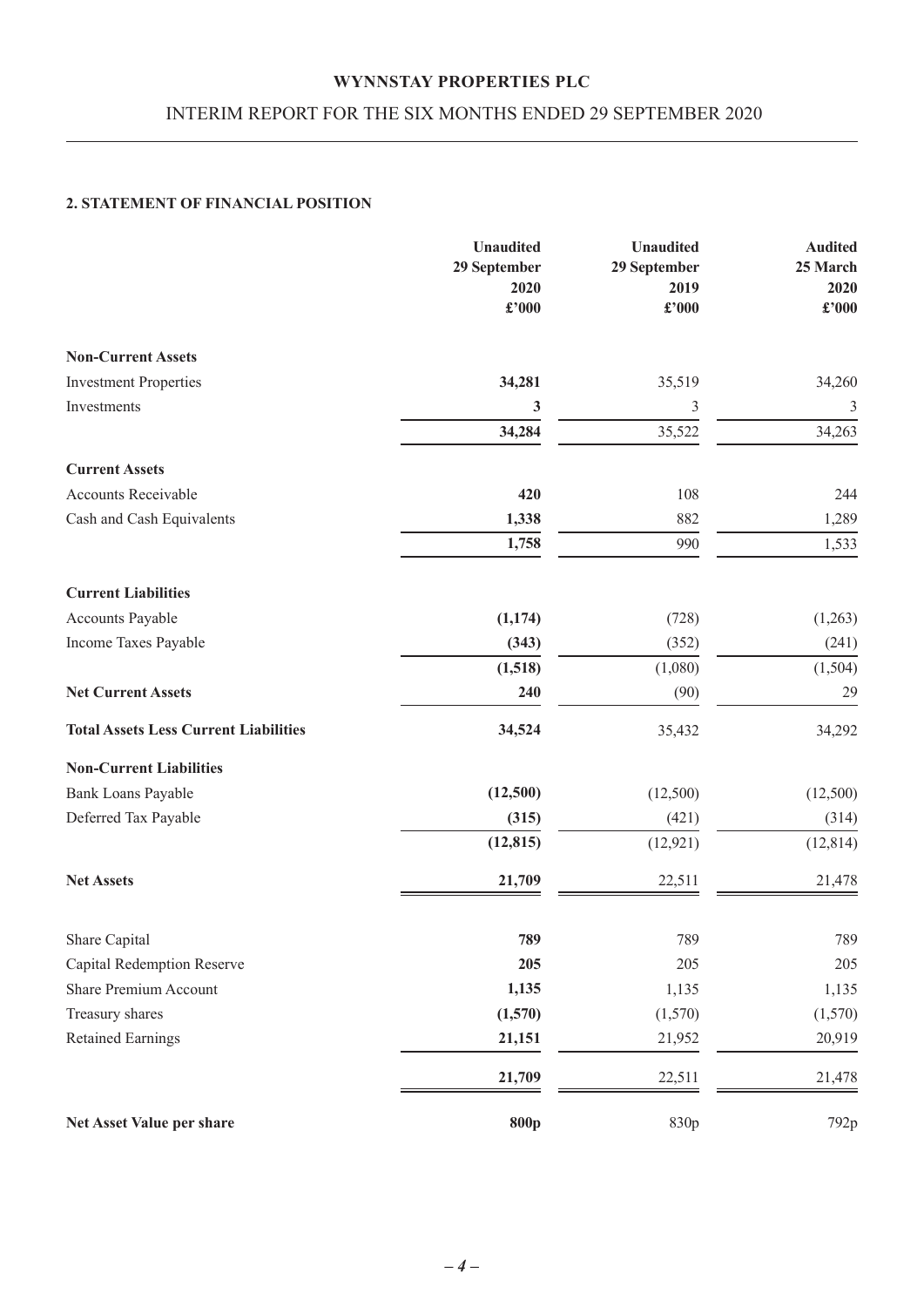# INTERIM REPORT FOR THE SIX MONTHS ENDED 29 SEPTEMBER 2020

## **3. STATEMENT OF CASHFLOW**

 $\overline{a}$ 

|                                                  | <b>Unaudited six</b><br>months ended<br>29 September<br>2020 | <b>Unaudited six</b><br>months ended<br>29 September<br>2019 | <b>Audited</b><br>Year ended<br>25 March<br>2020 |
|--------------------------------------------------|--------------------------------------------------------------|--------------------------------------------------------------|--------------------------------------------------|
|                                                  | $\pounds$ '000                                               | $\pounds 000$                                                | £'000                                            |
| Income before taxation                           | 538                                                          | 1,072                                                        | 258                                              |
| Adjusted for:                                    |                                                              |                                                              |                                                  |
| Decrease in fair value of investment properties  |                                                              |                                                              | (1,318)                                          |
| Interest income                                  | (1)                                                          | (1)                                                          | (2)                                              |
| Interest expense                                 | 213                                                          | 212                                                          | 430                                              |
| Profit on disposal of investment properties      |                                                              | (440)                                                        | (421)                                            |
| Changes in:                                      |                                                              |                                                              |                                                  |
| Trade and other receivables                      | (176)                                                        | 49                                                           | (88)                                             |
| Trade and other payables                         | (89)                                                         | (451)                                                        | 71                                               |
| Cash generated from operations                   | 485                                                          | 441                                                          | 1,566                                            |
| Income taxes paid                                |                                                              |                                                              | (241)                                            |
| Interest paid                                    | (213)                                                        | (212)                                                        | (430)                                            |
| Net cash from operating activities               | 272                                                          | 229                                                          | 895                                              |
| <b>Cashflow from investing activities</b>        |                                                              |                                                              |                                                  |
| Interest and other income received               | 1                                                            | 1                                                            | 2                                                |
| Purchase of investment properties                | (21)                                                         | (1,952)                                                      | (2,014)                                          |
| Sale of investment properties                    |                                                              | 1,970                                                        | 1,975                                            |
| Net cash from investing activities               | (20)                                                         | 19                                                           | (37)                                             |
| <b>Cashflow from financing activities</b>        |                                                              |                                                              |                                                  |
| Dividends paid                                   | (203)                                                        | (325)                                                        | (528)                                            |
| Drawdown on bank loans                           |                                                              | 2,000                                                        |                                                  |
| Repayment of bank loans                          |                                                              | (2,000)                                                      |                                                  |
| Net cash from financing activities               | (203)                                                        | (325)                                                        | (528)                                            |
| Increase/(decrease) in cash and cash equivalents | 49                                                           | (77)                                                         | 330                                              |
| Cash and cash equivalents at beginning of period | 1,289                                                        | 959                                                          | 959                                              |
| Cash and cash equivalents at end of period       | 1,338                                                        | 882                                                          | 1,289                                            |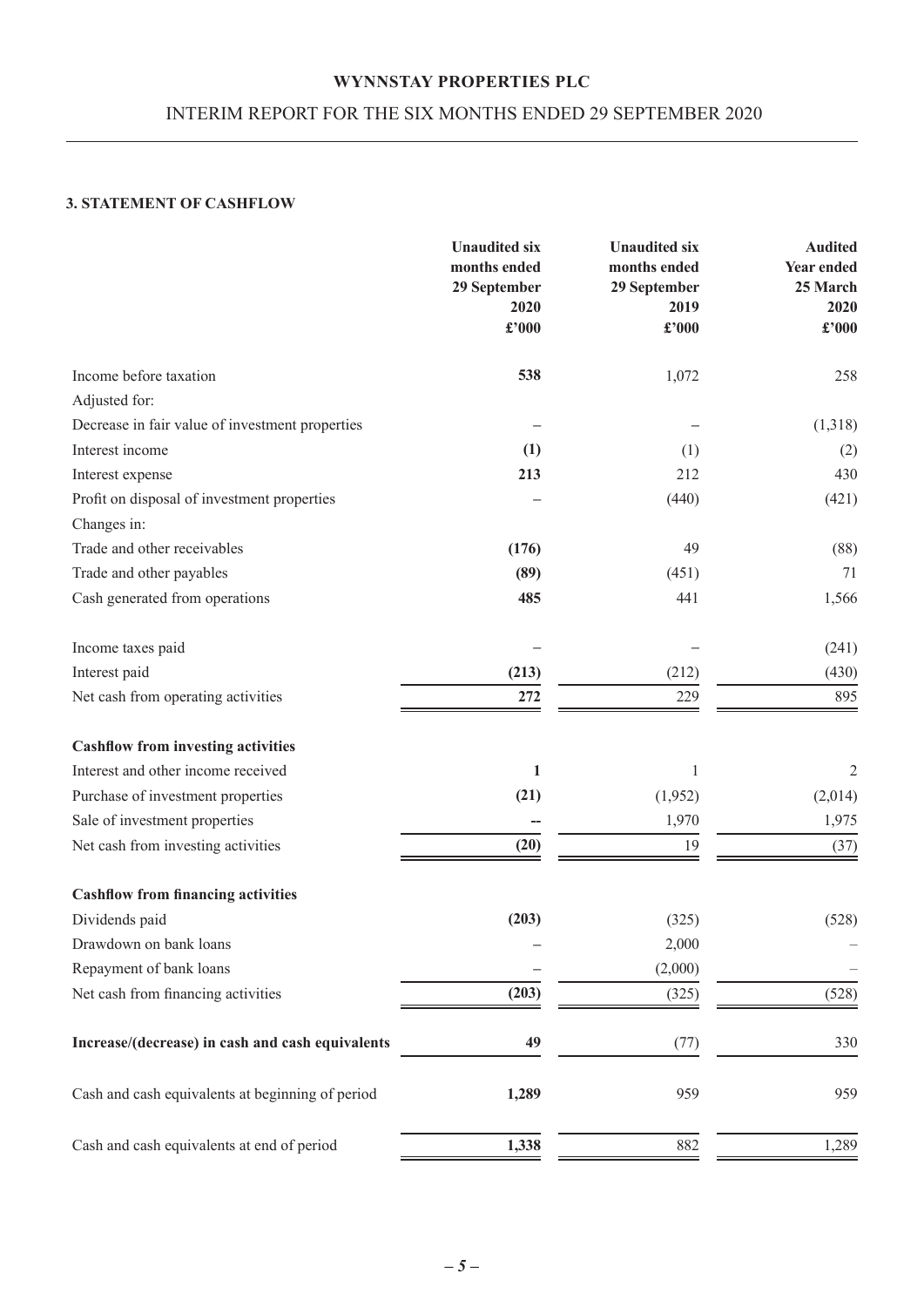## INTERIM REPORT FOR THE SIX MONTHS ENDED 29 SEPTEMBER 2020

## **4. STATEMENT OF CHANGES IN EQUITY**

 $\overline{a}$ 

|                                           | <b>Share</b> | Capital<br>Capital Redemption<br><b>Reserve</b> | Share<br>Premium<br><b>Account</b> | <b>Treasury</b><br><b>Shares</b> | <b>Retained</b><br>Earnings | <b>Total</b>   |
|-------------------------------------------|--------------|-------------------------------------------------|------------------------------------|----------------------------------|-----------------------------|----------------|
|                                           | £'000        | £'000                                           | £'000                              | £'000                            | £'000                       | $\pounds$ '000 |
| Balance at 26 March 2020                  | 789          | 205                                             | 1,135                              | (1,570)                          | 20,919                      | 21,478         |
| Total comprehensive income for the period |              |                                                 |                                    |                                  | 434                         | 434            |
| Dividends                                 |              |                                                 |                                    |                                  | (203)                       | (203)          |
| Balance as at 29 September 2020           | 789          | 205                                             | 1,135                              | (1,570)                          | 21,150                      | 21,709         |

## **UNAUDITED SIX MONTHS ENDED 29 SEPTEMBER 2020**

#### **UNAUDITED SIX MONTHS ENDED 29 SEPTEMBER 2019**

|                                           | <b>Share</b><br>Capital | Capital<br><b>Redemption</b><br>Reserve | <b>Share</b><br><b>Premium</b><br><b>Account</b> | <b>Treasury</b><br><b>Shares</b> | <b>Retained</b><br><b>Earnings</b> | <b>Total</b>   |
|-------------------------------------------|-------------------------|-----------------------------------------|--------------------------------------------------|----------------------------------|------------------------------------|----------------|
|                                           | £'000                   | £'000                                   | £'000                                            | £'000                            | £'000                              | $\pounds$ '000 |
| Balance at 26 March 2019                  | 789                     | 205                                     | 1,135                                            | (1,570)                          | 21,324                             | 21,883         |
| Total comprehensive income for the period |                         |                                         |                                                  |                                  | 953                                | 953            |
| Dividends                                 |                         |                                         |                                                  |                                  | (325)                              | (325)          |
| Balance as at 29 September 2019           | 789                     | 205                                     | 1,135                                            | (1,570)                          | 21,952                             | 22,511         |

## **AUDITED YEAR ENDED 25 MARCH 2020**

|                                         | <b>Share</b><br>Capital | Capital<br>Redemption<br><b>Reserve</b> | <b>Share</b><br>Premium<br><b>Account</b> | <b>Treasury</b><br><b>Shares</b> | <b>Retained</b><br><b>Earnings</b> | <b>Total</b>   |
|-----------------------------------------|-------------------------|-----------------------------------------|-------------------------------------------|----------------------------------|------------------------------------|----------------|
|                                         | £'000                   | £2000                                   | £'000                                     | £2000                            | £2000                              | $\pounds$ '000 |
| Balance at 26 March 2019                | 789                     | 205                                     | 1,135                                     | (1,570)                          | 21,324                             | 21,883         |
| Total comprehensive income for the year |                         |                                         |                                           |                                  | 123                                | 123            |
| Dividends                               |                         |                                         |                                           | —                                | (528)                              | (528)          |
| Balance as at 25 March 2020             | 789                     | 205                                     | 1,135                                     | (1,570)                          | 20,919                             | 21,478         |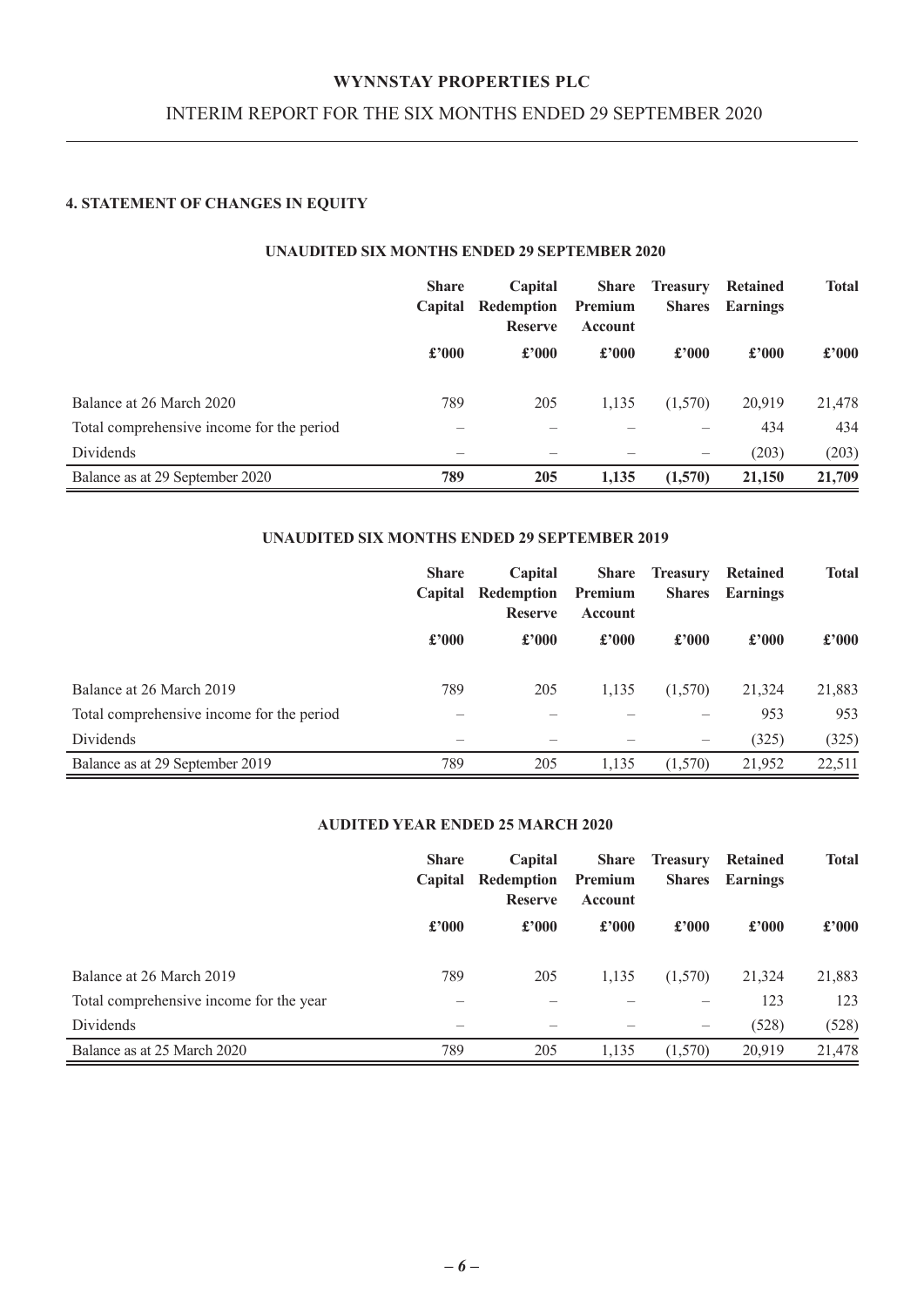## INTERIM REPORT FOR THE SIX MONTHS ENDED 29 SEPTEMBER 2020

### **5. ACCOUNTING POLICIES**

Wynnstay Properties PLC is a public limited company incorporated and domiciled in England and Wales. The principal activity of the company is property investment, development and management. The Company's ordinary shares are traded on the Alternative Investment Market.

#### **Basis of Preparation**

 $\overline{a}$ 

These unaudited condensed interim financial statements have been prepared in accordance with International Financial Reporting Standard (IFRS) IAS 34 Interim Financial Reporting. They do not constitute statutory accounts within the meaning of section 435 of the Companies Act 2006.

The unaudited condensed interim financial statements should be read in conjunction with the financial statements of the Company as at and for the year ended 25 March 2020 which were prepared in accordance with IFRS as adopted by the European Union. The financial information for the 6 month periods ended 29 September 2020 and 29 September 2019 have not been audited and the auditors have not reported on or reviewed these interim financial statements. The information for the year ended 25 March 2020 has been extracted from the latest published audited financial statements.

#### **Key Sources of Estimation Uncertainty**

The preparation of the financial statements requires management to make judgements, estimates and assumptions that may affect the application of accounting policies and the reported amounts of assets and liabilities, income and expenses.

Revisions to accounting estimates are recognised in the period in which the estimate is revised if the revision affects only that period. The key sources of estimation uncertainty that have a significant risk of causing material adjustment to the carrying amounts of assets and liabilities within the next financial year are those relating to the fair value of investment properties. It is considered too early to assess the impact of the Covid-19 pandemic and the UK Government's lockdown and other measures on the Company and its business.

#### **Investment Properties**

All the Company's investment properties are independently revalued annually and stated at fair value at 25 March. The aggregate of any resulting increases or decreases are taken to operating income within the Statement of Comprehensive Income. Investment properties are recognised as acquisitions or disposals based on the date of contract completion.

#### **Depreciation**

In accordance with IAS 40, freehold investment properties are included in the Statement of Financial Position at fair value, and are not depreciated. The Company has no other plant and equipment.

#### **Disposal of Investments**

The gains and losses on the disposal of investment properties and other investments are included in the Statement of Comprehensive Income in the year of disposal.

#### **Property Income**

Property income is recognised on a straight line basis over the period of the lease and is measured at the fair value of the consideration receivable. Lease deposits are held in separate designated deposit accounts and are thus not treated as assets of the Company in the financial statements. All income is derived in the United Kingdom.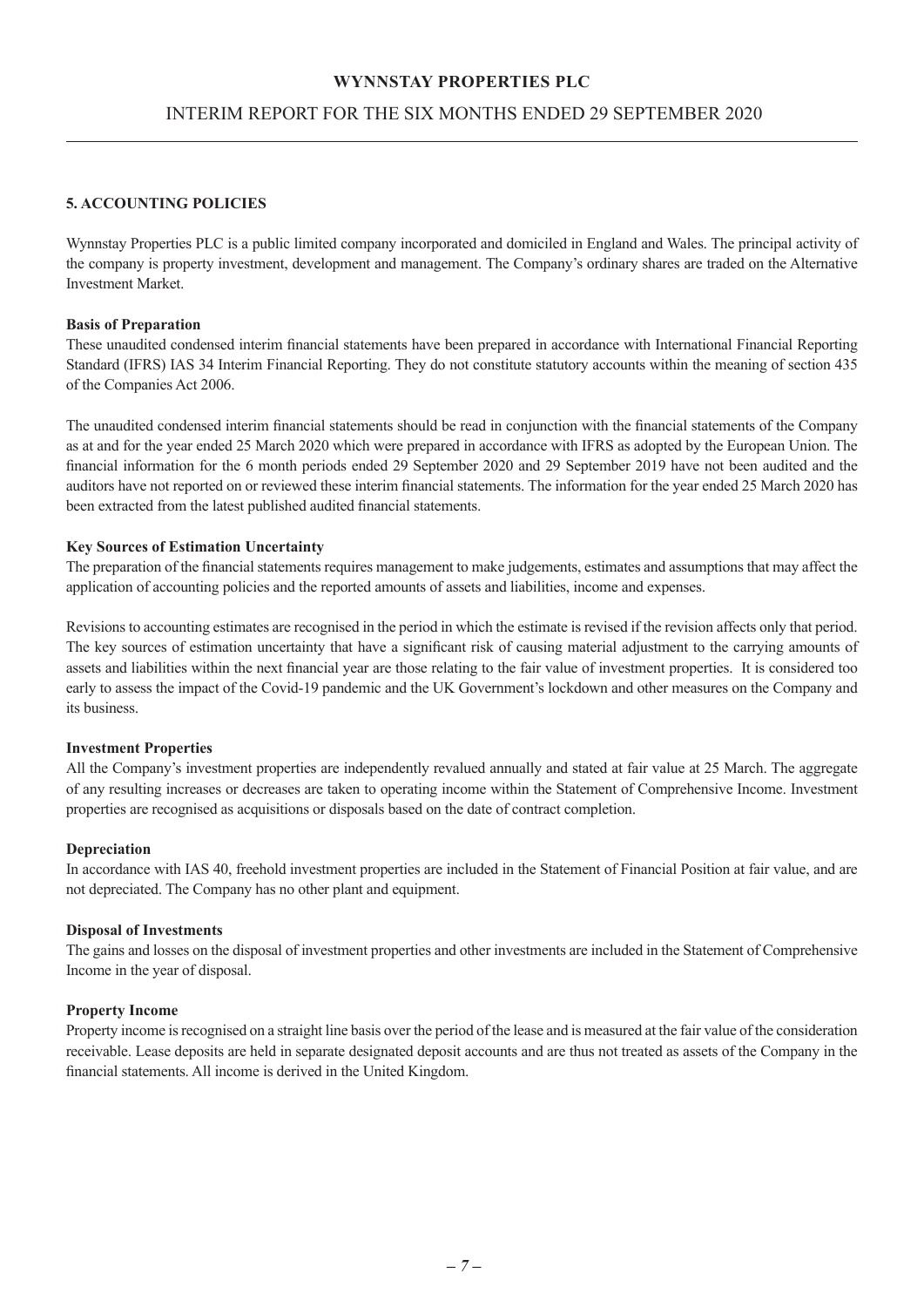## INTERIM REPORT FOR THE SIX MONTHS ENDED 29 SEPTEMBER 2020

#### **Taxation**

 $\overline{a}$ 

The tax expense represents the sum of the tax currently payable and deferred tax. Current tax is the expected tax payable on the taxable income for the period based on the tax rate enacted or substantively enacted at the reporting date, and any adjustment to tax payable in respect of prior years. Taxable profit differs from income before tax because it excludes items of income or expense that are deductible in other years, and it further excludes items that are never taxable or deductible.

Deferred taxation is the tax expected to be payable or recoverable on differences between the carrying amounts of assets and liabilities in the financial statements and the corresponding tax bases used in the computation of taxable profits, and is accounted for using the statement of financial position liability method. Deferred tax liabilities are recognised for all taxable temporary differences (including unrealised gains on revaluation of investment properties) and deferred tax assets are recognised to the extent that it is probable that taxable profits will be available against which deductible temporary differences can be utilised.

The Company provides for deferred tax on investment properties by reference to the tax that would be due on the sale of the investment properties. Deferred tax is calculated at the rates that are expected to apply in the period when the liability is settled, or the asset is realised. Deferred tax is charged or credited to Income after Taxation, including deferred tax on the revaluation of investment properties.

#### **Trade and other accounts receivable**

Trade and other receivables are initially measured at fair value and subsequently measured at amortised cost as reduced by appropriate allowances for expected credit losses. All receivables do not carry any interest and are short term in nature.

#### **Cash and cash equivalents**

Cash comprises cash at bank and on demand deposits. Cash equivalents are short term (less than three months from inception), repayable on demand and are subject to an insignificant risk of change in value.

#### **Trade and other accounts payable**

Trade and other payables are initially measured at fair value and subsequently measured at amortised cost. All trade and other accounts payable are non-interest bearing.

#### **Comparative information**

The information for the year ended 25 March 2020 has been extracted from the latest published audited financial statements.

#### **Pensions**

Pension contributions towards an employee's pension plan are charged to the statement of comprehensive income as incurred. The pension plan is a defined contribution scheme.

#### **Borrowings**

Interest rate borrowings are recognised at fair value, being proceeds received less any directly attributable transaction costs. Borrowings are subsequently stated at amortised cost. Any difference between the proceeds (net of transaction costs) and the redemption value is recognised in profit or loss over the period of the borrowings using the effective interest method. Borrowings are classified as current liabilities unless the Company has an unconditional right to defer settlement of the liability for at least 12 months after the reporting date.

#### **Dilapidations**

Dilapidations payments received from tenants are held in provision until such time as they are expended.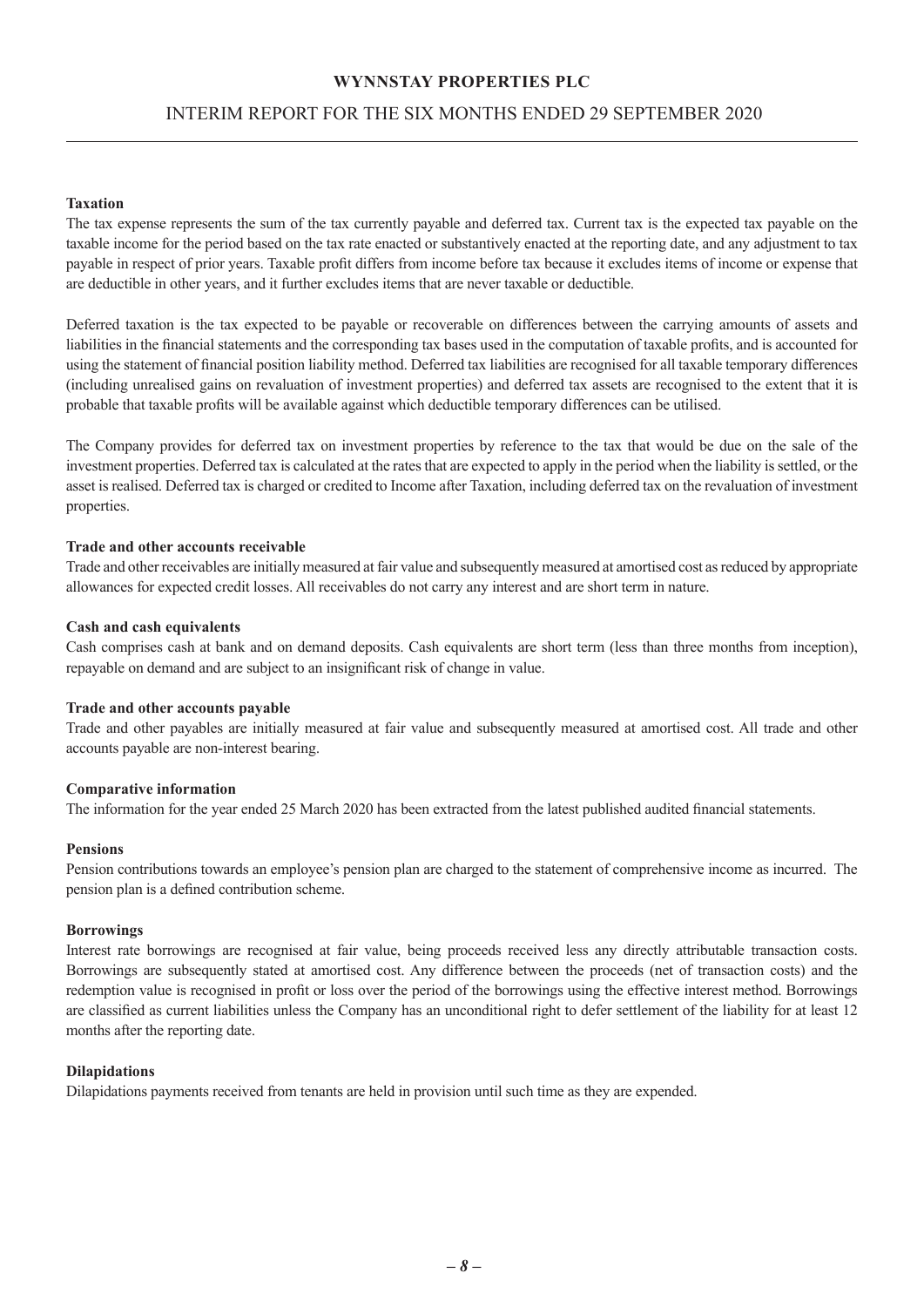## INTERIM REPORT FOR THE SIX MONTHS ENDED 29 SEPTEMBER 2020

## **6. DIVIDENDS**

 $\overline{a}$ 

|                               | <b>Payment Date</b> | Per share (pence) | <b>Amount paid/proposed</b><br>£'000 |
|-------------------------------|---------------------|-------------------|--------------------------------------|
| Period                        |                     |                   |                                      |
| 6 months to 29 September 2020 | 18 December 2020    | 8.00              | 217                                  |
| 6 months to 29 September 2019 | 20 December 2019    | 7.50              | 203                                  |
| Year ended 25 March 2020      | 17 July 2020        | 7.50              | 203                                  |

## **7. EARNINGS AND NET ASSET VALUE PER SHARE**

Basic earnings per share are calculated by dividing income after taxation attributable to Ordinary Shareholders of £434,000 (2019: £953,000), and net asset value per share is calculated by dividing net assets of £21,709,000 (2019: £22,511,000), in each case by the weighted average number of 2,711,617 (2019: 2,711,617) ordinary shares in issue during the period excluding shares held in treasury. There are no options and no instruments in issue that would have the effect of diluting earnings per share.